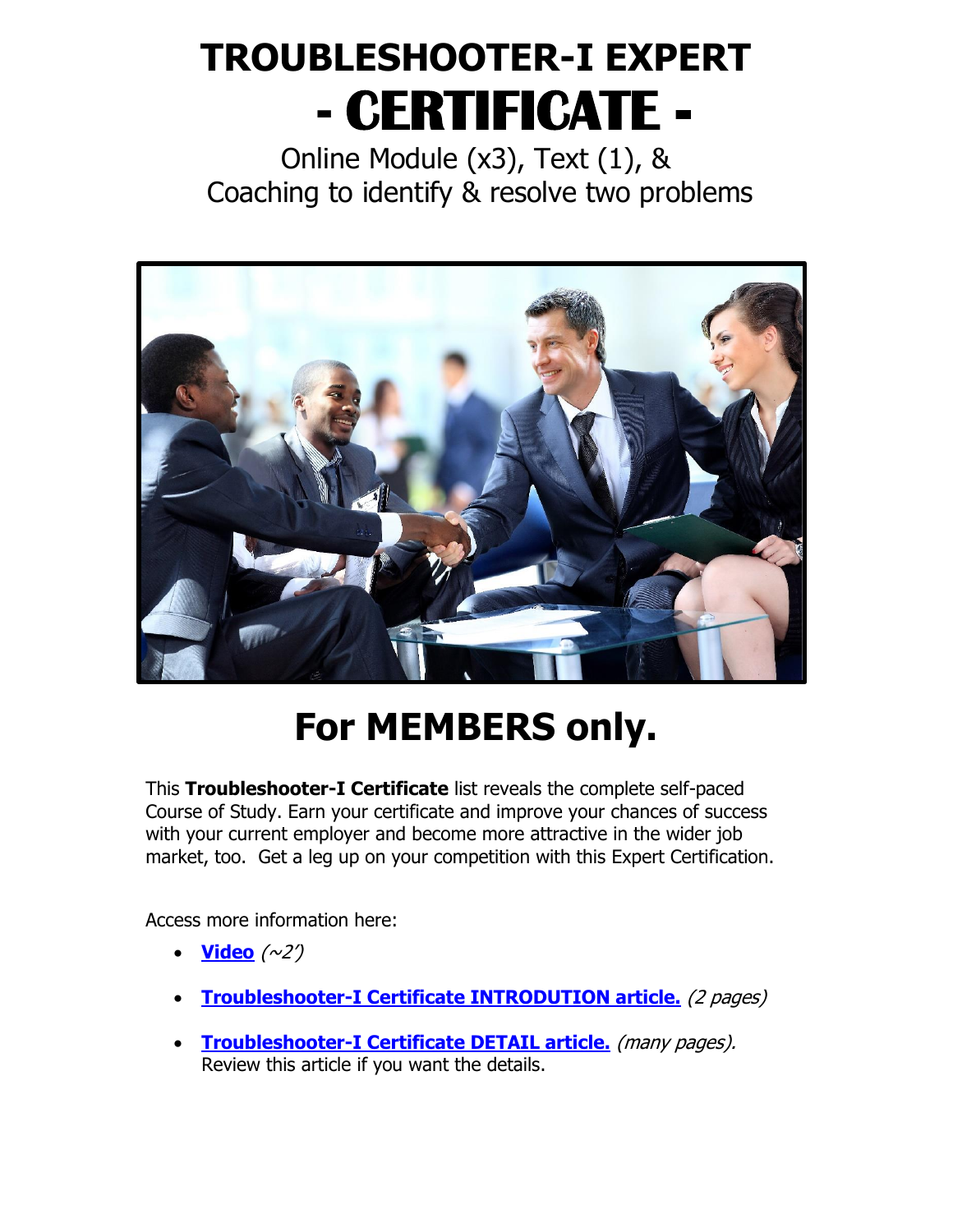# **Full Course of Study -Learning Modules (\$989) -**

1. **Problem Inventory** First of three courses ( $\sim$ 2 hours). Learn how a team can identify specific / factual problems, determine what to group and what to separate, assign the needed logical analysis, and agree on the priority of each problem.

2. **Problem-Solving** The second of three courses ( $\sim$ 2.5 hours). Learn how to fully describe a problem, set-up useful comparisons, develop a short list of high-quality potential causes, evaluate any list of potential causes to find the most likely cause(s), and then exactly what to consider in developing a test to verify the true cause of a problem.

3. **Tracking Root Cause** The third of three courses ( $\sim$ 1.5 hours). Learn the most useful definition of "root cause" and how to determine the causal sequence that created the problem. Evaluate the logical coherence of any causal sequence to find causal link(s) that should be reordered or removed.

4. **Systematic Problem-Solving TEXT** for working with your coach. Text sent upon completion of the Problem Inventory, Problem Solving, and Tracking Root Cause modules, includes 17 supplementary articles, and the most recent Problem-Solving Electronic Forms Template for creating and documenting your analysis, printing reports and collaborating online. **BPI** information for contacting your coach included. Please allow from one to two weeks for delivery.)